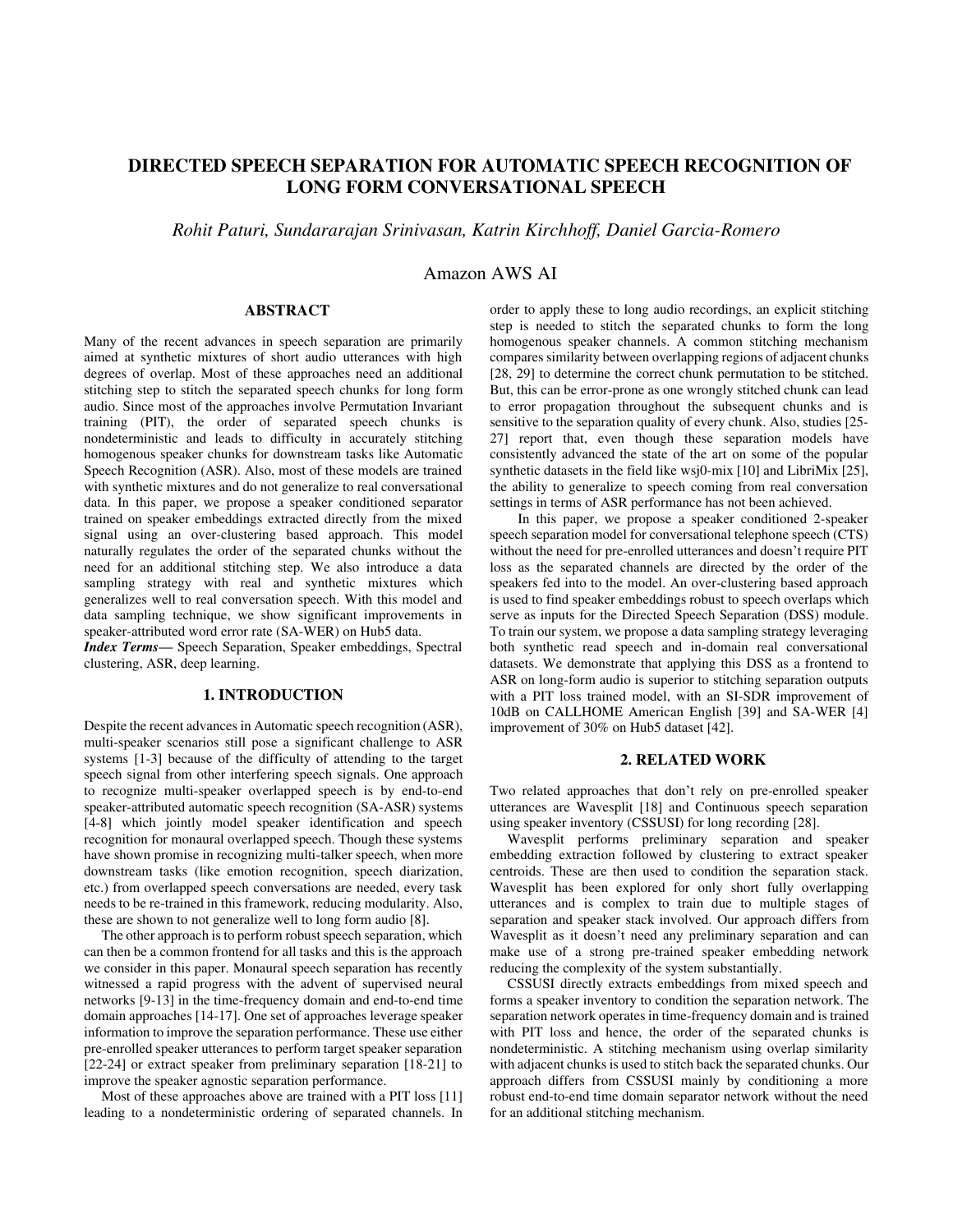

**Fig. 1***: (a) Overall architecture of the Directed Speech Separation for 2 speaker use-case, (b) Structure of the AdaptNet block.* 

#### **3. DIRECTED SPEECH SEPARATION**

In this section, we introduce the components of the directed speech separation (DSS) system. It mainly comprises of two modules: a speaker discovery module robust to speaker overlaps and a speaker conditioned directed separation module.

#### **3.1. Robust Speaker Discovery by Over-Clustering**

The speaker discovery module is used to discover and extract embeddings of the constituent speakers of an audio mixture by taking advantage of the large number of non-overlapping speech regions in multi-talker conversational scenarios. A pretrained speaker embedding network (SENet) extracts frame level speaker embeddings  $\{\mathbf{f}_i\}_{i=1}^F$ ,  $\mathbf{f}_i \in \mathbb{R}^{1 \times K}$ , where F is the number of frames in the recording. These embeddings are clustered using spectral clustering with maximum eigen gap [32] for detecting the number of clusters *C* with additional constraints such that  $N \leq C \leq M$  where *N* is the number of speakers to be separated and *M* is the maximum detected clusters, where *M>N*. Thus, we over-cluster the embeddings by setting these constraints and show in §4.4 that separation performance is insensitive to the value of *M* as long as *M>N* and that over clustering the embeddings produces cleaner speaker clusters by attributing overlapped or noisy/background speech to additional clusters. Once the frame level embeddings  $\{\mathbf{f_i}\}_{i=1}^F$  are partitioned into clusters  $I_1, \ldots, I_C$  of sorted cardinalities  $n_1, ..., n_C$ , such that  $n_1 > ... > n_C$  and  $n_1 + ... + n_C = F$ , the top-N utterance level embeddings  $\{z_j\}_{j=1}^N$ ,  $z_j \in \mathbb{R}^{1 \times K}$  are computed by temporally pooling the frame level embeddings of the corresponding N clusters. In this paper, we use a simple mean pooling to produce recording level embeddings

$$
\mathbf{z}_{j} = \frac{1}{n_{j}} \sum_{\mathbf{f}_{i} \in I_{j}} \mathbf{f}_{i}
$$

These embeddings are used by the separation network to condition and direct the network as outlined in §3.2. This speaker discovery module is pretrained and is frozen during training and inference.

#### **3.2 Speaker Directed Separation Network**

The speaker directed separation module separates audio at the chunk level without the need for restitching the separated chunks in order to separate a long utterance. The encoder, separator and decoder architectures are based on ConvTasNet [14] architecture in this paper but can be based on any of the more recent transformer architectures [16,17]. The inputs to this module are the audio chunk **x**, the recording level embeddings  $\{z_j\}_{j=1}^N$  and the outputs are the separated chunk level waveforms  $\{\hat{\mathbf{s}}_j\}_{j=1}^N$  . The audio chunk **x** is divided into overlapping segments of length *L*, represented by  $\{\mathbf x_k\}_{k=1}^T$ ,  $\mathbf x_k \in \mathbb{R}^{1 \times L}$ , where *T* denotes the total number of encoder frames in the input chunk.  $\mathbf{x}_k$  is transformed into a *E* dimensional encoder representation,  $\{\mathbf{e}_k\}_{k=1}^T$ ,  $\mathbf{e}_k \in \mathbb{R}^{1 \times E}$  by a 1-D convolution operation:

$$
\mathbf{e}_k = \mathcal{H}(\mathbf{x}_k \mathbf{U})
$$

where  $U \in \mathbb{R}^{L \times E}$  contains *E* encoder basis functions with length L each and  $\mathcal{H}(\cdot)$  is the ReLU non-linear function. We introduce an adaptation network (AdaptNet) shown in Fig. 1(b), which concatenates the *N* recording level speaker embeddings  $\{z_j\}_{j=1}^N$  to each frame of the encoder features  $e_k$  to form the intermediate directional features  $\{a_k\}_{k=1}^T$ ,  $a_k \in \mathbb{R}^{1 \times A}$ , such that

$$
\mathbf{a}_{k} = \text{concat}(\mathbf{e}_{k}, \text{concat}(\mathbf{z}_{1}, \ldots, \mathbf{z}_{N})),
$$

where  $A = E + N \times K$ . The intermediate directional features are transformed by a fully connected neural network to form the *D*dimensional directional features  $\{\mathbf{d}_k\}_{k=1}^T \in \mathbb{R}^{1 \times D}$ 

$$
d_k = \, \mathcal{H}(a_k W)
$$

where  $W \in \mathbb{R}^{A \times D}$  is the AdaptNet weight matrix, and  $\mathcal{H}(\cdot)$  is the ReLU non-linear function. The separator consists of stacked dilated temporal convolutional networks [14] and predicts a representation for each of the *N* sources by learning *N* masks  $\{\mathbf{m}_j\}_{j=1}^N$ ,  $\mathbf{m}_j \in \mathbb{R}^{1 \times D}$ such that  $m_j \in [0,1]$ . The representation of each separated source  $\{\mathbf{t}_{k,j}\}_{j=1}^N$ ,  $\mathbf{t}_{k,j} \in \mathbb{R}^{1 \times D}$  is calculated by applying the corresponding mask  $\mathbf{m}_j$  to the directional features **d**:

$$
\mathbf{t}_{k,j} = \mathbf{d}_k \odot \mathbf{m}_j
$$

where  $\odot$  denotes element-wise multiplication. The waveform of each separated overlapping segment  $\hat{\mathbf{s}}_{k,j} \in \mathbb{R}^{1 \times L}$  is reconstructed by the decoder:

$$
\hat{\bm{s}}_{k,j} = \bm{t}_{k,j} \bm{V}
$$

where  $V \in \mathbb{R}^{L \times E}$  contains *E* decoder basis functions. The overlapping reconstructed segments are summed together to generate the separated chunk level sources  $\hat{s}_j$ . Since we condition the separator using speaker embeddings, we train the network to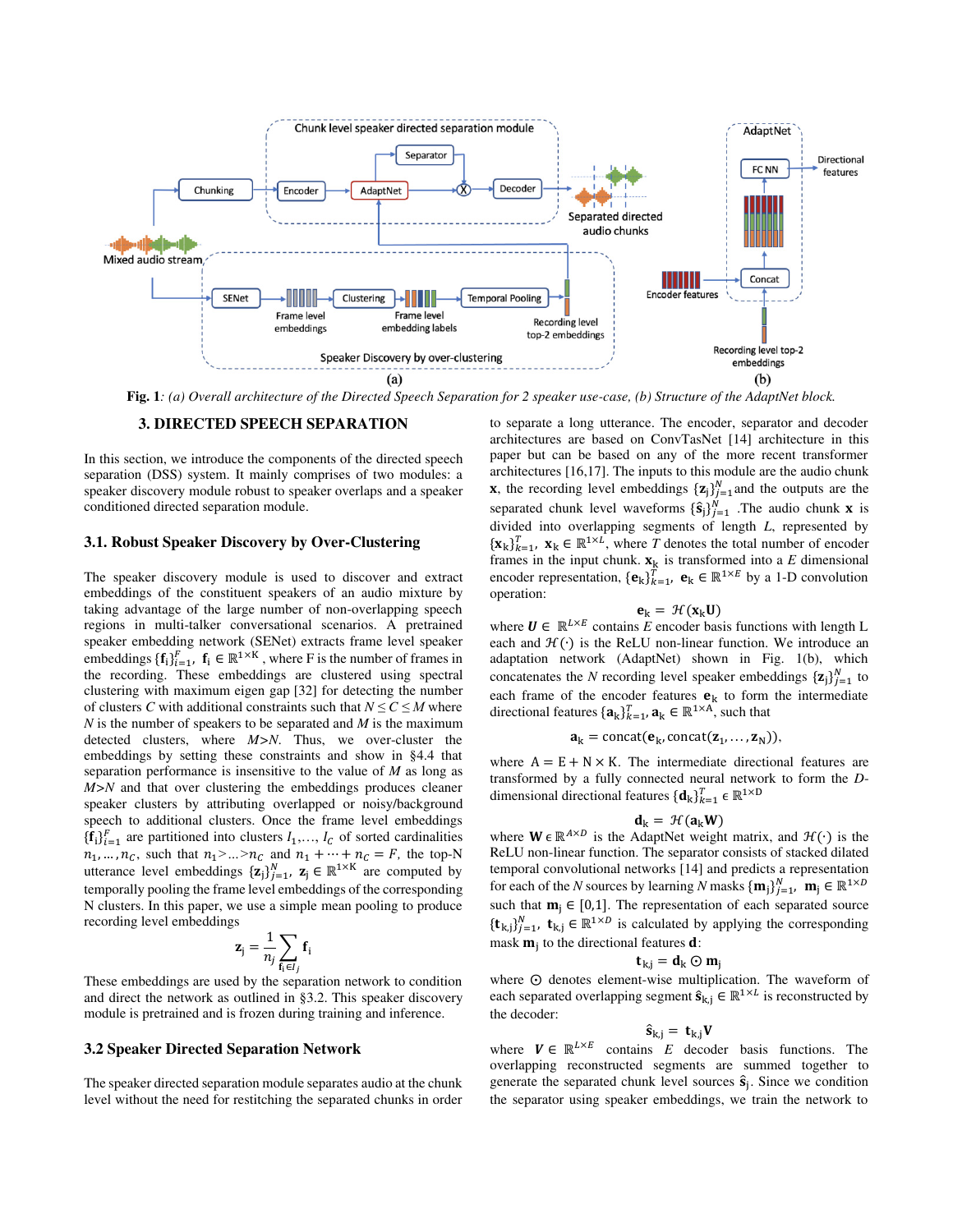

**Fig. 2**: *Sampling coefficient parameter search on dev set*

minimize the negative scale invariant signal to distortion ratio (SI-SDR) [36] between separated sources  $\{\hat{\mathbf{s}}_j\}_{j=1}^N$  ordered consistently with the input speaker embeddings  $\{z_j\}_{j=1}^N$  and the ground truth sources  $\{s_j\}_{j=1}^N$  and thus, avoid the permutation problem. As we need to align  $\{z_j\}_{j=1}^N$  to the corresponding  $\{s_j\}_{j=1}^N$  for training the separator network, we leverage Hungarian algorithm of md-eval tool [34] to provide the best alignment.

#### **4. EXPERIMENTS AND RESULTS**

#### **4.1. Datasets**

This work aims at evaluating speech separation as a front-end for ASR for long form CTS data. In order to train and evaluate the separation model, we use the two channel Fisher [40, 41] and CALLHOME American English (CHAE) [39]datasets respectively. Fisher contains ~2000 hours and CHAE contains ~60 hours of largely two speaker conversations, available in separate channels. Two speaker conversations were filtered from Fisher using the call and speaker metadata. We generate mixture data by mixing both the channels into a single channel and labeling the individual channels as the ground truths for speech separation. Along with these CTS datasets, we also use synthetic fully overlapping Libri2Mix [25] and wsj0-mix [10] to train the models using the data selection strategy outlined in §4.3. We use the default CHAE dev and test sets [39] for finding the best sampling coefficient (§4.3) and separation quality evaluation respectively. For ASR evaluations, we use HUB5 2000 English data  $[42]$  which is a ~11 hours CTS dataset used for evaluating CTS ASR systems. Popular benchmarks [30,31] on HUB5 consider the telephone channels separately. In this work, we mix them to create single-channel HUB5 and report ASR performance before and after speech separation. The average duration of a conversation in CHAE is  $~30$  minutes and is  $~10$ minutes for Fisher and HUB5 datasets. All CTS datasets in this work have a sampling rate of 8KHz and the synthetic mixes were downsampled to 8KHz.

#### **4.2. Implementation Details**

We solve for two-speaker separation use-case in this paper but this can be extended to more speakers by training the separator for multi speaker use-case similar to the base separation architectures in [14- 17]. The SENet for this work is modelled using the ResNet34 architecture and is pretrained with a combination of classification and metric loss [33] with 12k speakers and 4k hours of CTS data. The frame duration for embedding extraction is 0.5 seconds and the embedding dimension is 512. The extracted embeddings were

**Table 1.** *SI-SDR (dB) of a ConvTasNet (USS) model trained and evaluated on different simulated and real datasets. CHAE is evaluated at the chunk level* 

| Train Data | wsj0mix | LibriMix | SparseLibriMix | <b>CHAE</b> |
|------------|---------|----------|----------------|-------------|
| wsj0mix    | 15.8    | 8.3      | 8.1            | $-2.2$      |
| LibriMix   | 14.2    | 14.5     | 22.            | 4.2         |
| Fisher     | 9.4     | 12       | 20             | 14.1        |
| RealSynMix | 14.2    | 14.4     | 21.8           | 15.5        |

augmented with Gaussian noise [18] in addition to the implicit noise due to overlapping speech and clustering errors for training the separator. At train time, we also randomly flip the pooled embeddings along with the target separation signals. This is dynamically applied to 50% of the training samples and helps improve the generalization of the system. The separator in this work follows the best ConvTasNet architecture in [14] and is trained with 8s chunks. We train the separator with Adam optimizer with a batch size of 32 and learning rate of 1e-3 for 100 epochs. We set *M* to a large value of 6 (analysis on test set in  $\S 4.4$ ) to account for any noisier recordings in training and *N* is 2 for the two-speaker separation use-case. We call the ConvTasNet trained with PIT loss as undirected speech separator (USS) as it produces outputs in a nondeterministic order. For the conversational English ASR system, we use the pretrained Aspire model from Kaldi [35].

#### **4.3 Data Sampling Strategy**

Previous works [25-27] have reported subpar separation performance on realistic datasets when trained with the fully overlapping synthetic datasets. In addition, we also observe that relying only on real conversational data is not optimal as the amount of single speaker regions outweighs the amount of overlapping speaker regions by a large margin (approximately 10:1), causing skewed data for training the separation models. So, we propose a data sampling strategy (RealSynMix) which leverages both synthetic mixes (LibriMix) along with CTS data (Fisher). During training, we sample the fully overlapping synthetic data and real conversational data parameterized by a sampling coefficient which defines the ratio of real to synthetic utterances to be sampled in each batch and is treated as a hyperparameter, learnt by optimizing the separation performance on the CHAE dev-set. We choose a sampling coefficient of 6 (6 parts of the Fisher sampled with 1 part of LibriMix) for our experiments, as it has the lowest negative SI-SDR from Fig 2.

 We also compare the performance of this sampling strategy on commonly used separation datasets wsj0mix, LibriMix and SparseLibriMix [25] in Table 1. For these experiments, SparseLibriMix has been generated with 9% overlap to simulate the overlap in CHAE and the SI-SDRs are evaluated at the chunk level, where the chunk size was 8s. From Table 1, we can see that the performance of the model trained with RealSynMix significantly outperforms the performance of wsj0mix and LibriMix trained models on the real CHAE dataset while also performing well on the synthetic mixes. It also outperforms the Fisher only trained model on the simulated datasets as well as real CHAE. Though SparseLibriMix was also generated with the same overlap ratio as CHAE, the SDRs on SparseLibriMix with LibriMix trained models being much better than CHAE shows that the simulated sparse datasets derived from audiobooks don't fully capture the conversational structure and dynamics of CTS data well enough.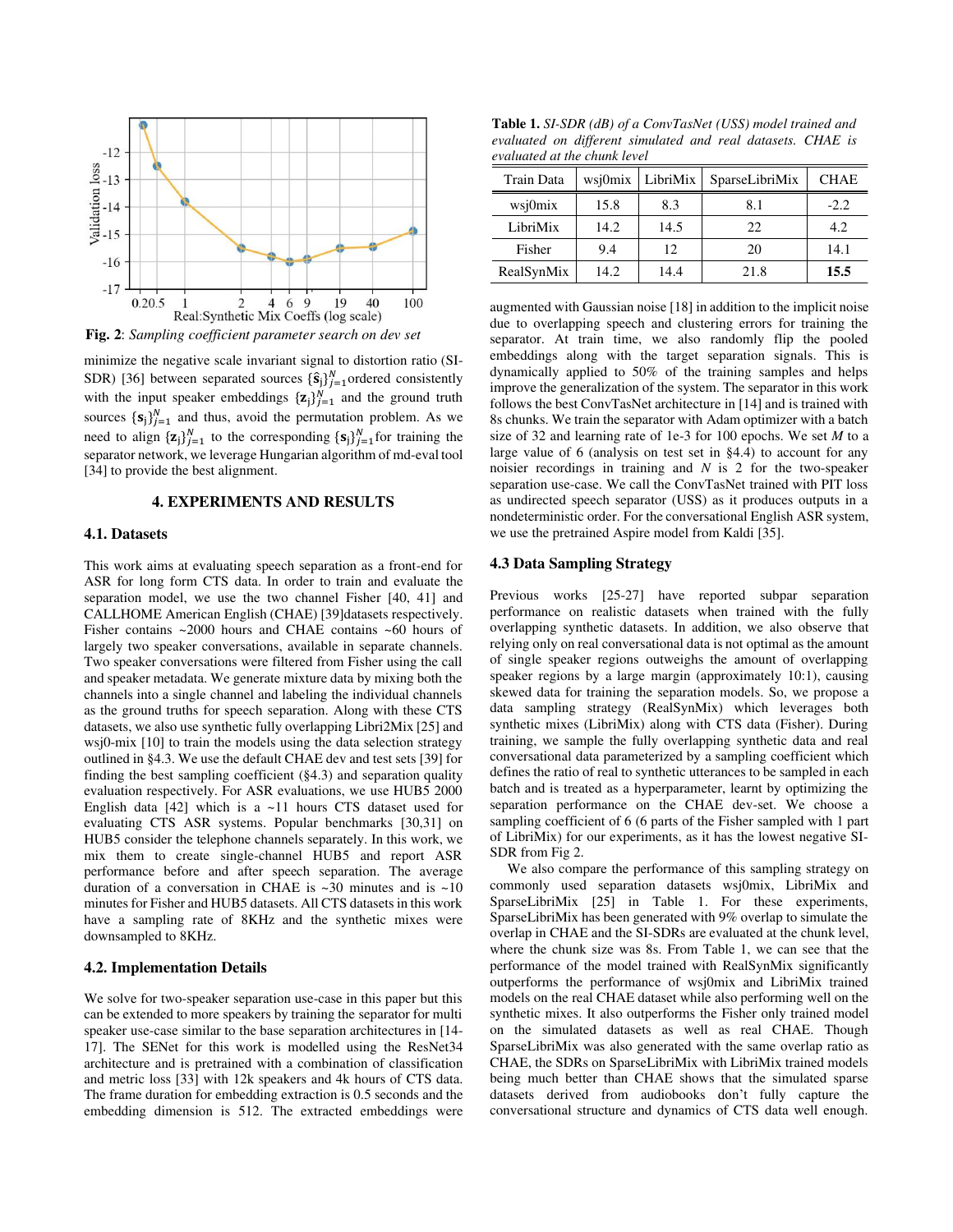| Model      | Max<br>Clusters $M$ | Chunk<br>level | Recording level at different<br>durations |      |      |      |
|------------|---------------------|----------------|-------------------------------------------|------|------|------|
|            |                     |                | 20s                                       | 100s | 300s | 600s |
| <b>USS</b> |                     | 15.5           | 15.1                                      | 12.8 | 10.5 | 6.7  |
| <b>DSS</b> | 2                   | 14.5           | 14.4                                      | 14.3 | 14.3 | 14.4 |
|            | 3                   | 16.5           | 16.5                                      | 16.4 | 16.5 | 16.5 |
|            |                     | 16.6           | 16.6                                      | 16.4 | 16.5 | 16.6 |
|            |                     | 16.6           | 16.6                                      | 16.4 | 16.5 | 16.6 |

**Table 2**. *Chunk and Recording level SI-SDR (dB) on CHAE* 

Also, the synthetic mixes are derived from read speech whereas conversational speech is the typical use-case for speech separation and the ASR system that follows.

## **4.4. Directed speech separation**

To compare the performance of the DSS system with the USS system, we evaluate the chunk level SI-SDR on the held-out test subset of CHAE. To evaluate the directedness of the system, we evaluate the recording level SI-SDR for different durations of audio on the CHAE test set. For the recording level evaluations, the outputs of USS are stitched with adjacent overlapping chunk similarity as in [29]. The chunk size during inference is 8s with no overlap for DSS and has an overlap of 4s for USS with stitching.

 From Table 2, we see that not only does the DSS system improve the chunk level separation quality, it also remains consistent across different durations of the recordings. On the other hand, the USS system performance degrades as the duration of recording increases. This is mainly due to error propagation following an erroneous stitched chunk as the stitching relies only on the adjacent chunks. These erroneous stitches can happen frequently based on the separation quality and as the number of chunks increase with the recording duration.

 We also analyze the effect of number of clusters on the separation quality in Table 2 and show over clustering (*M*>*N*) improves the separation quality due to cleaner speaker clusters. It can be observed that the separation quality significantly improves for *M*=3 compared to *M*=2. This is due to some of the noisy and overlapping speech being attributed to the 3rd cluster for *M*=3, producing cleaner and more robust top-2 speaker embeddings. The separation quality is almost identical once the number of clusters is not fewer than the number of speakers, i.e. *M>2.* The separation quality slightly improves for *M*=4 compared to *M*=3 as few noisier utterances are assigned an extra cluster for the noisy/overlap regions. The maximum number of detected clusters using max eigen gap across all CHAE utterances was 4 and hence the results for  $M \geq 4$  are exactly identical.

 Finally, we evaluate the ASR performance of both the systems on the HUB5 dataset. We pass single channel HUB5 through the separators followed by the ASR system to get the WERs of the separated audio. We also pass the single channel HUB5 directly through ASR without any speech separation frontend to get WERs for unseparated audio. The oracle SA-WER is obtained by passing the oracle speaker channels of the original multi-channel HUB5 independently through the ASR system. We also report the SA-WER on the non-overlap (non-ovl) regions, i.e. single speaker regions to compare the separation performance in areas of no speech overlap. ASCLite [38] which can align multiple hypotheses against multiple reference transcriptions, is used to calculate the SA-WERs.

 The DSS model improves the SA-WER on HUB5 by 24% relative (13% and 43% on the CallHome (CH) and Switchboard (SWBD) subsets respectively) compared to unseparated HUB5 data,

| <b>Table 3.</b> SA-WER $(\%)$ on HUB5 (CH and Switchboard subsets). |  |
|---------------------------------------------------------------------|--|
| Full, Non-ovl are SA-WERs of full utterance and non-ovl regions     |  |

|                       | <b>HUB5</b> Subsets |         |             |         |  |
|-----------------------|---------------------|---------|-------------|---------|--|
| Model                 | CallHome            |         | Switchboard |         |  |
|                       | Full                | Non-ovl | Full        | Non-ovl |  |
| Oracle channels       | 18.4                | 17.9    | 10.6        | 9.7     |  |
| None<br>(unseparated) | 26.3                | 20.7    | 25.5        | 13.3    |  |
| USS                   | 52                  | 48.3    | 46.2        | 42.8    |  |
| DSS                   | 23                  | 19.2    | 14.6        | 12.8    |  |

which shows the clear advantage of the DSS frontend in conversational ASR. We see that the USS system fails heavily on both subsets in terms of SA-WER as well, similar to the SI-SDR numbers on long recordings. Another important observation is that the SA-WER of non-overlapping regions with the DSS frontend is also better than unseparated non-overlap (non-ovl) SA-WER though these regions comprise of just single speaker speech. This can be attributed to the ASR (mainly language models) having better context by separating the adjacent overlapping speech regions. Finally, there is still a good difference between the oracle SA-WER and the DSS SA-WER, suggesting that there is still room for improvement for the long form directed speech separation model.

#### **5. CONCLUSION**

In this work, we introduced a speaker conditioned directed speech separation (DSS) model for long form real conversational telephone speech (CTS). This uses an over-clustering based approach to extract robust speaker embeddings without the need for pre-enrolled utterances. This not only naturally directs and stitches the separated short chunks in the order of the extracted speaker embeddings, but also improves the separation quality of the short chunks. In addition, we highlighted drawbacks of using some of the popular simulated datasets for training a CTS separation model. We solved this by proposing a data sampling strategy that combines the benefits of both real and synthetic datasets which shows significant improvements on the speech separation quality for CTS data when compared to the synthetic datasets or real datasets alone. With the DSS model, we achieved with an SI-SDR improvement of 1dB on short form and 10dB on long form CALLHOME American English and a SA-WER improvement of 30% on Hub5 dataset compared to the PIT based undirected speech separation (USS) model.

 Future work will focus on scaling the system to a variable number of speakers, designing a block-online system instead of an offline system and improving the separation performance with stronger conditioning techniques and base separator architectures using Transformer networks [16, 17].

#### **6. REFERENCES**

- [1] T. Yoshioka, H. Erdogan, et.al, "Recognizing overlapped speech in meetings: A multichannel separation approach using neural networks," in Proc. INTERSPEECH, 2018.
- [2] J. Barker, S. Watanabe, E. Vincent, and J. Trmal, "The fifth CHiME speech separation and recognition challenge: Dataset, task and baselines," in Proc. INTERSPEECH, 2018, pp. 1561-1565.
- [3] N. Kanda, R. Ikeshita, et al., "The Hitachi/JHU CHiME-5 system," in Proc. CHiME-5, 2018.